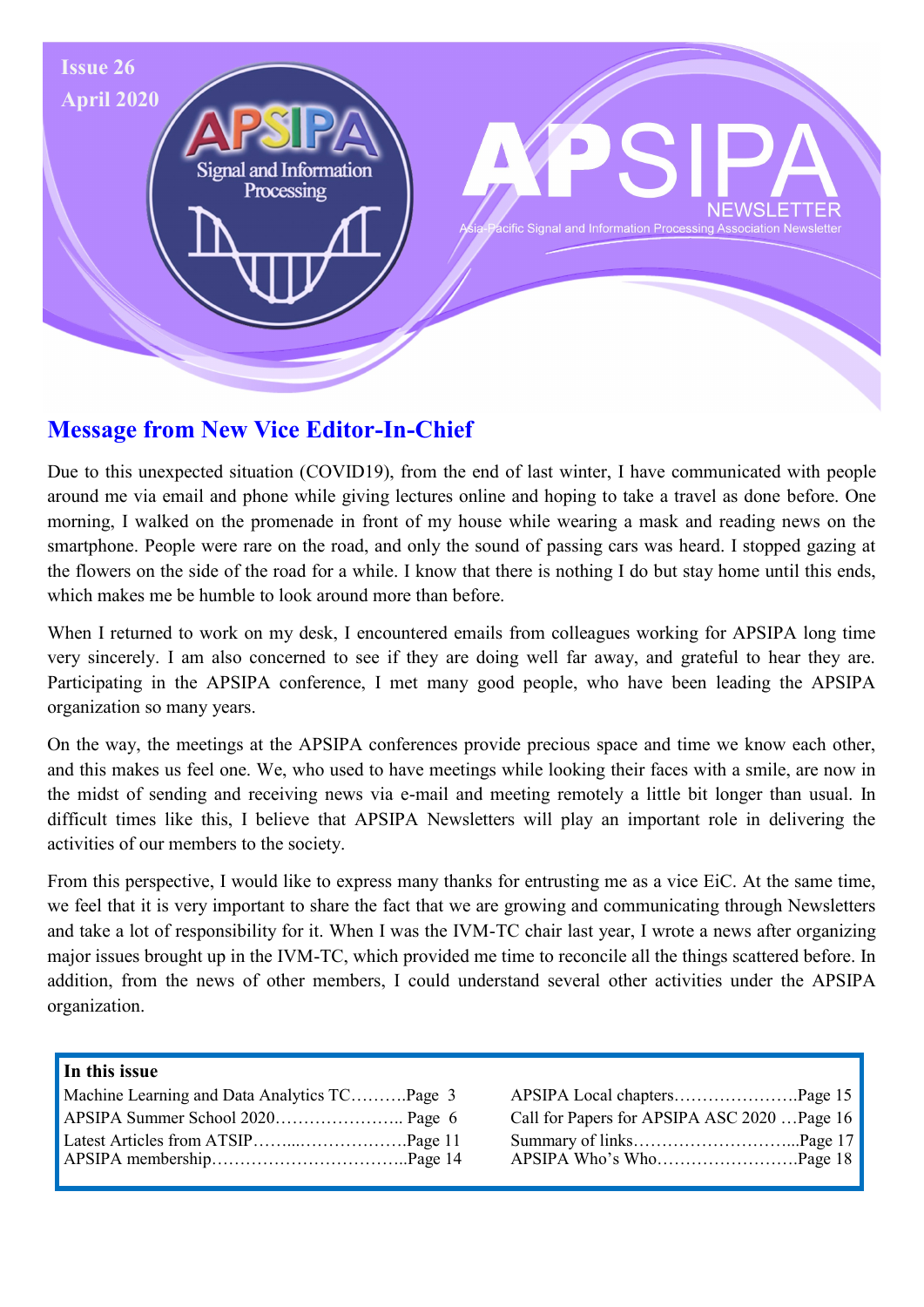At the APSIPA ASC 2020 held in Dec. 7-10, 2020, New Zealand, we hope COVID-19 will end and everyone will see each other in a healthy way. We look forward to meeting this society again from the starting point and to drawing a line of continuous union in future. This year, through cooperation with Dr. Wong who is the EiC of newsletters, we will make affectionate effort to make more informative Newsletters. I would also like to thank Prof. Chien Jen-Tzung, the new TC chair of APSIPA Machine Learning and Data Analytics Technical Committee (MLDA TC), to co-edit this issue of the newsletter.

We pray for peace at your home, at school and at work.

**Prof. Sanghoon Lee**

Vice EiC Yonsei University (Korea) http://insight.yonsei.ac.kr



#### **Prof. Jen-Tzung Chien**

Guest Editor National Chiao Tung University (NCTU), Taiwan http://chien.cm.nctu.edu.tw



**A/Prof KokSheik Wong**

EiC Monash University Malaysia http://monash.edu.my/it

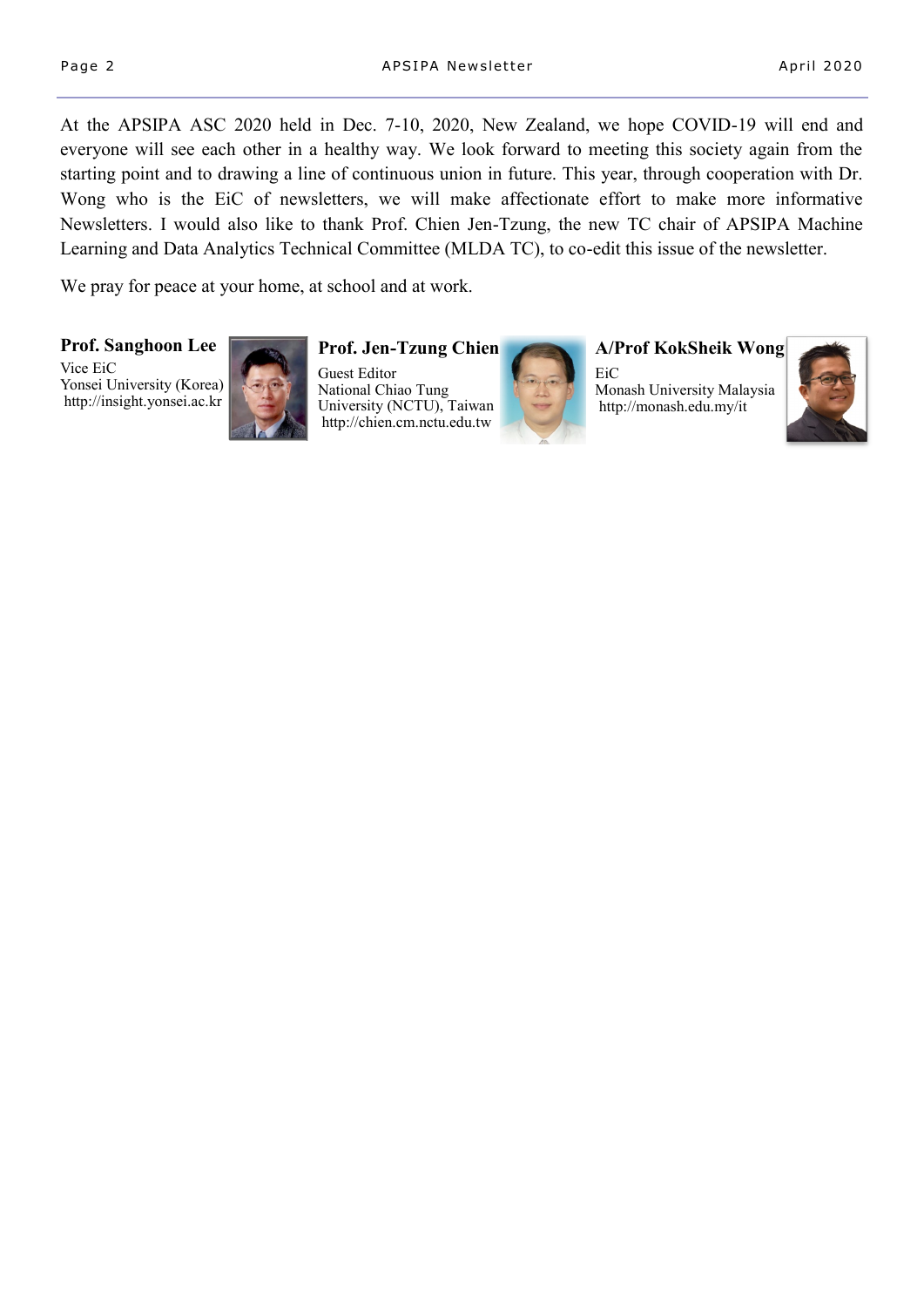# **Machine Learning and Data Analytics Technical Committee (MLDA TC)**

## **Prof. Jen-Tzung Chien**

National Chiao Tung University (NCTU), Taiwan http://chien.cm.nctu.edu.tw

## **Introduction of MLDA TC**

The researches on machine learning, deep learning and data analytics have been rapidly growing in the community of signal and information processing. The submissions related to machine learning have been significantly increased in the past signal processing conferences (APSIPA, ICASSP, INTERSPEECH and EUSIPCO). Owing to the emerging researches in the area of artificial intelligence, this new MLDA TC has been approved by Board of Governor in APSIPA ASC 2019 in Lanzhou, China and established as the eighth technical committee in APSIPA. MLDA TC aims to promote the advancement and exchange of the researches on machine learning and data analytics for signal and information processing in the Asia-Pacific region. The fields of interest include the following research topics

- Learning theory and modeling
- Neural networks and deep learning
- Bayesian learning and modeling
- Sequential learning and decision methods
- Source separation
- Signal detection, pattern recognition and classification
- Tensor and structured matrix methods
- $\bullet$  Dictionary learning, subspace and manifold learning
- Semi-supervised and unsupervised learning
- Active and reinforcement learning
- Information-theoretic learning
- Resource efficient machine learning
- Large scale learning
- Machine learning for big data
- Machine learning systems and applications

The MLDA TC contains a variety of members from different regions in Asia-Pacific and the world including China, Japan, USA, Taiwan, Singapore, South Korea, Hong Kong, and Denmark, as listed below. I would like to thank TC members for their commitment and the other technical committees for their support.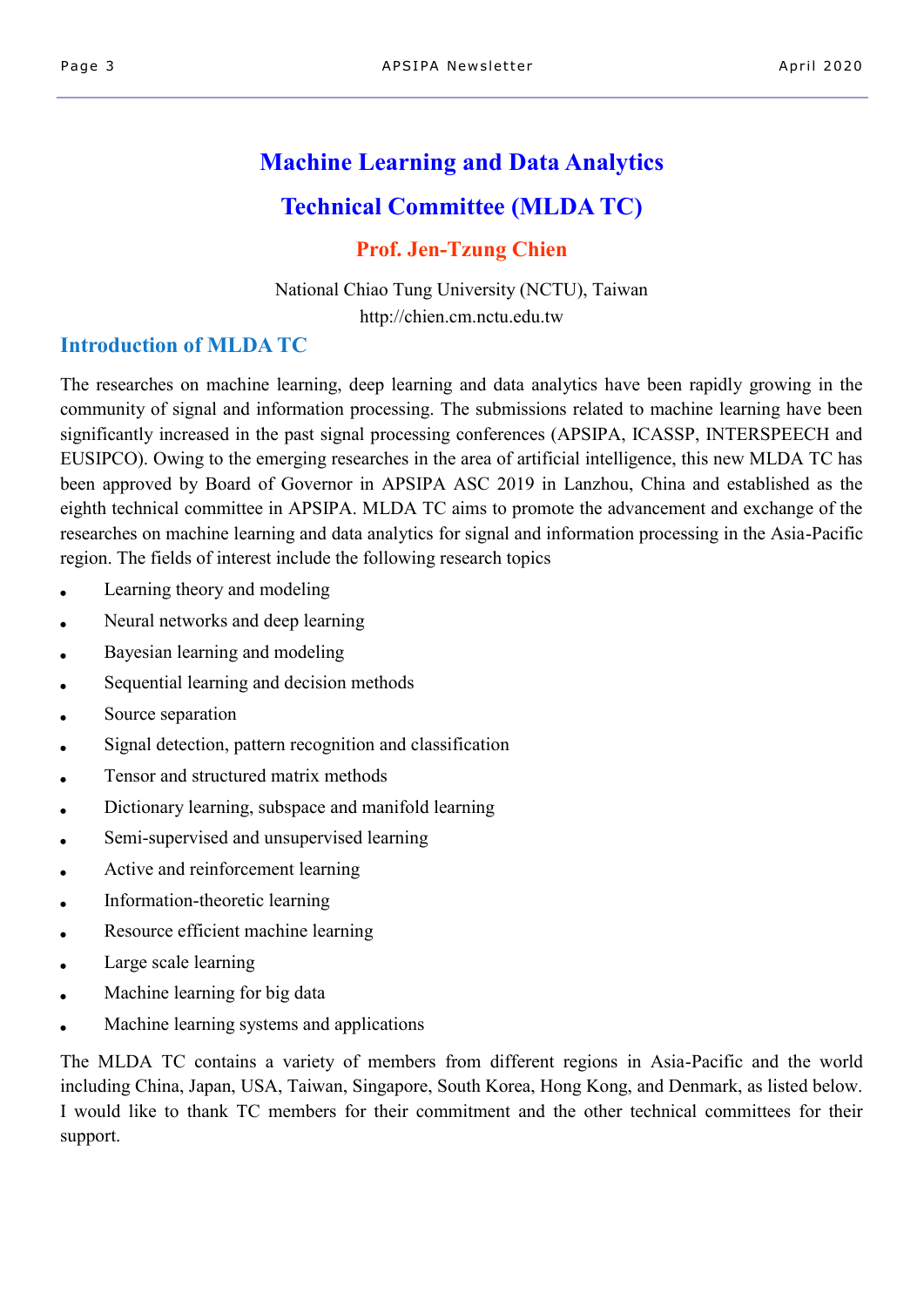**Chair:** Jen-Tzung Chien, National Chiao Tung University (Taiwan) **Vice Chair:** Zhanyu Ma, Beijing University of Posts and Telecommunications (China)

#### **Members**

Jun Du, University of Science and Technology of China (China) Lei Xie, Northwestern Polytechnical University (China) Tomoko Matsui, The Institute of Statistical Mathematics (Japan) Wen-Hsiao Peng, National Chiao Tung University (Taiwan) Gan Woon Seng, Nanyang Technological University (Singapore) Man-Wai Mak, The Hong Kong Polytechnic University (Hong Kong) Zheng-Hua Tan, Aalborg University (Denmark) Shinji Watanabe, Johns Hopkins University (USA) Zhijian Ou, Tsinghua University (China) Konstantin Markov, The University of Aizu (Japan) Sunwoo Kim, Hanyang University (South Korea) Chuang Zhang, Beijing University of Posts and Telecommunications (China) Kazushi Ikeda, Nara Institute of Science and Technology (Japan) Xiaoxu Li, Lanzhou University of Technology (China) Chi-Chun Lee, National Tsing Hua University (Taiwan) Sayaka Shiota, Tokyo Metropolitan University (Japan)

### **Advisory board**

Sadaoki Furui, Toyota Technological Institute at Chicago (USA) C.-C. Jay Kuo, University of Southern California (USA) Haizhou Li, National University of Singapore (Singapore) Anthony Kuh, University of Hawaii (USA) Tatsuya Kawahara, Kyoto University (Japan) Chung-Nan Lee, National Sun Yat-sen University (Taiwan)

You can find more information about the MLDA TC at http://www.apsipa.org/TC/MLDA.html

### **Organizing Special Sessions for APSIPA ASC**

We have organized one special session in APSIPA ASC 2019 in Lanzhou, China which contained five contributed papers. The abstract of this special session is given below. In addition, there will be the other special session in APSIPA ASC 2020 arranged by MLDA TC. We would like to thank the organizers or TC members who devote their efforts to organize these special sessions.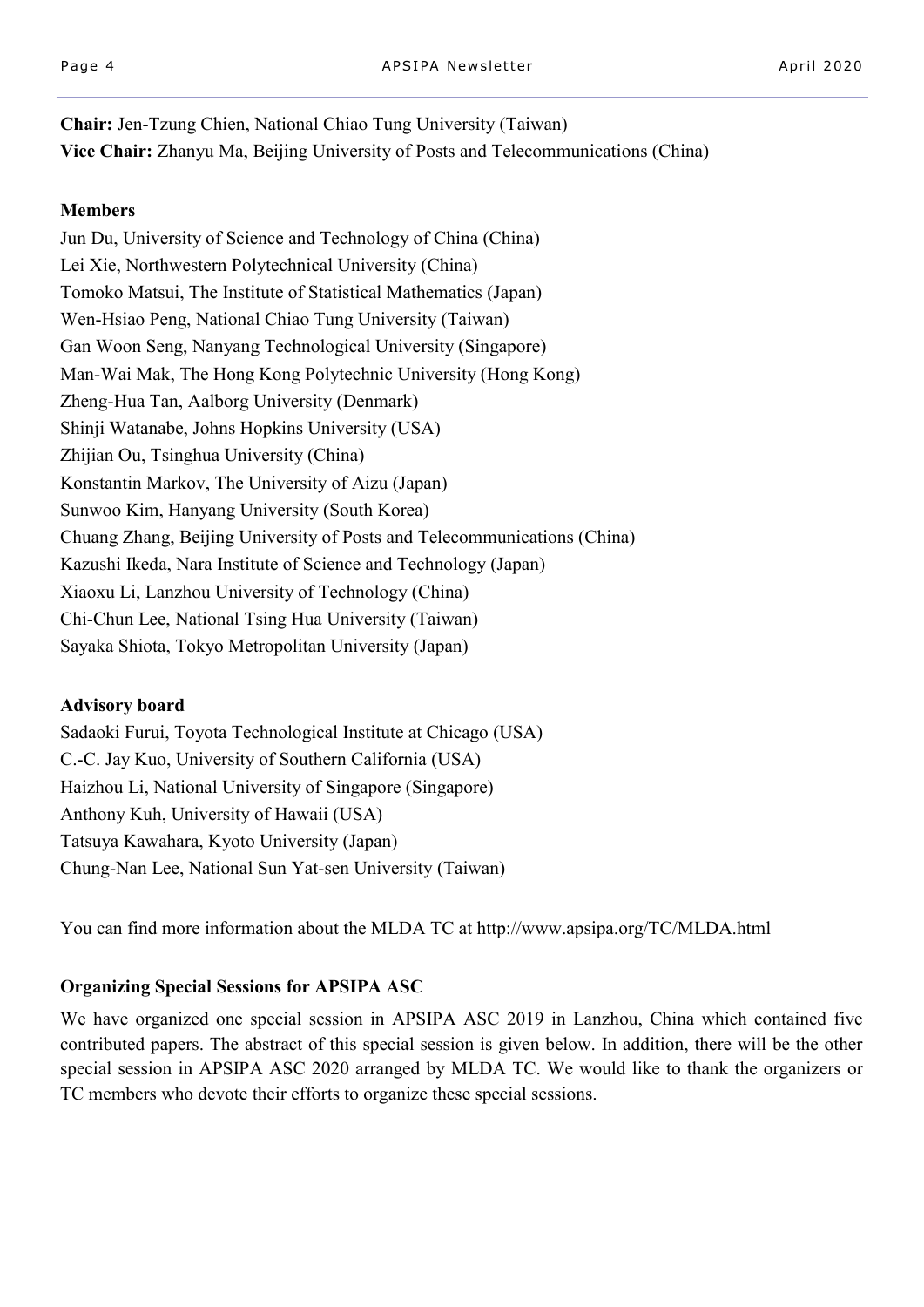#### **Machine Learning for Small-sample Data Analysis (Zhanyu Ma and Xiaoxu Li)**

#### **Abstract:**

Due to the fast progress and widespread applications of machine learning, significant advances in computer vision, natural language processing and speech signal processing have been implemented in recent years, attracting enormous attention from both research communities and industries. Many machine learning methods, especially for deep learning architectures have been proposed, demonstrating breathtaking performance in various tasks thanks to large amount of labeled data samples. Nevertheless, the aforementioned data-hungry machine learning methods fail in real-world applications due to the difficulty of data collection in some special categories or domains. Overfitting, imbalanced data distribution, domain transfer, and zeroshot problems that incur by small samples in the machine learning and deep neural network community should be focused on. To address the aforementioned problems, zero-shot, one-shot, few-shot, small-sample, and fine-grained learning methods and corresponding optimization algorithms play a crucial role and would improve the generalization capability of machine learning models trained with small samples. Therefore, the goal of this special session is to provide theoretical foundations and groundbreaking models in order to overcome the small-sample challenge in machine learning.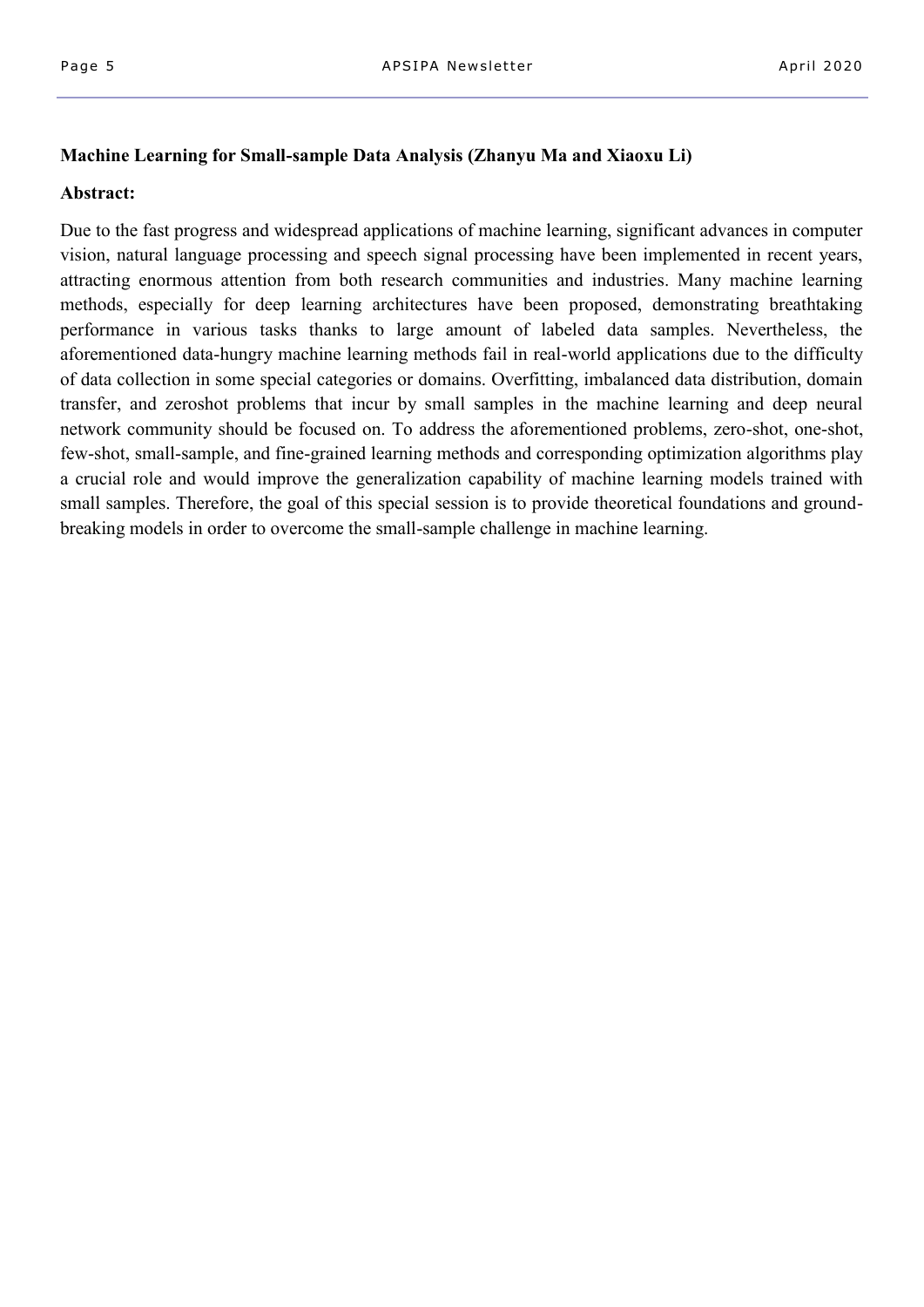# **APSIPA Summer School 2020**

## **Outline**

An important mission of APSIPA is to promote the education on signal and information technologies in the local region, and attract more students to join this promising research area. Therefore, we propose to organize a one-day summer school during APSIPA 2010 ASC in Auckland, New Zealand. This summer school will be a satellite event of the main conference, and just one day after APSIPA ASC 2020, i.e., 11 Dec. 2020. In this summer school, we are going to provide a lecture titled "Data Driven Based Multimedia Technologies" on the five topics; Image and Volumetric Data Restoration, Image and video super-resolution, Intelligent Visual Editing, Bridging Images and Natural Language and Computer Graphics.

**Theme Data Driven Based Multimedia Technologies Date** 11 Dec. 2020 **Venue** The University of Auckland, New Zealand **Speakers** 5 scholars who attend APSIPA ASC 2020, especially distinguished lectures in image and video research. **Main audience** Colleague students, young researchers from universities in the local area. **Extra audience** Colleague students from other areas to attend APSIPA ASC 2020 researchers.

The features of APSIPA Summer School 2020 are as follows:

## **Organizers**

**Prof. Woon Seng Gan (NTU):** APSIPA BOG member, education VP. In charge of resource allocation, program design, publicity

**Prof. Sanghoon Lee (Yonsei University) :** APSIPA BOG member, the Vice EiC of the APSIPA Newsletter, speaker invitation, program design, publicity

## **Speakers:**

- 1. **Shogo Muramatsu**, Niigata University, JAPAN (APSIPA DL)
- 2. **Jiaying Liu**, Peking University, China (APSIPA IVM TC Member)
- 3. **Huihui Bai**, Beijing Jiaotong University, China (APSIPA DL)
- 4. **Jianfei Cai**, Monash University, Australia
- 5. **Sanghoon Lee**, Yonsei University, Korea (APSIPA BoG)

| Date                 | 11 Dec. 2020                                                                                                                                   |
|----------------------|------------------------------------------------------------------------------------------------------------------------------------------------|
| Venue                | The University of Auckland, New Zealand                                                                                                        |
| <b>Speakers</b>      | 5 scholars who attend APSIPA ASC 2020, especially distin-<br>guished lectures in image and video research.                                     |
| <b>Main audience</b> | Colleague students, young researchers from universities in the<br>local area.                                                                  |
| Extra audience       | Colleague students from other areas to attend APSIPA ASC<br>2020                                                                               |
| Lecture style        | Dealing with basic technology to applications for each session<br>to have AI technology vision to colleague students and young<br>researchers. |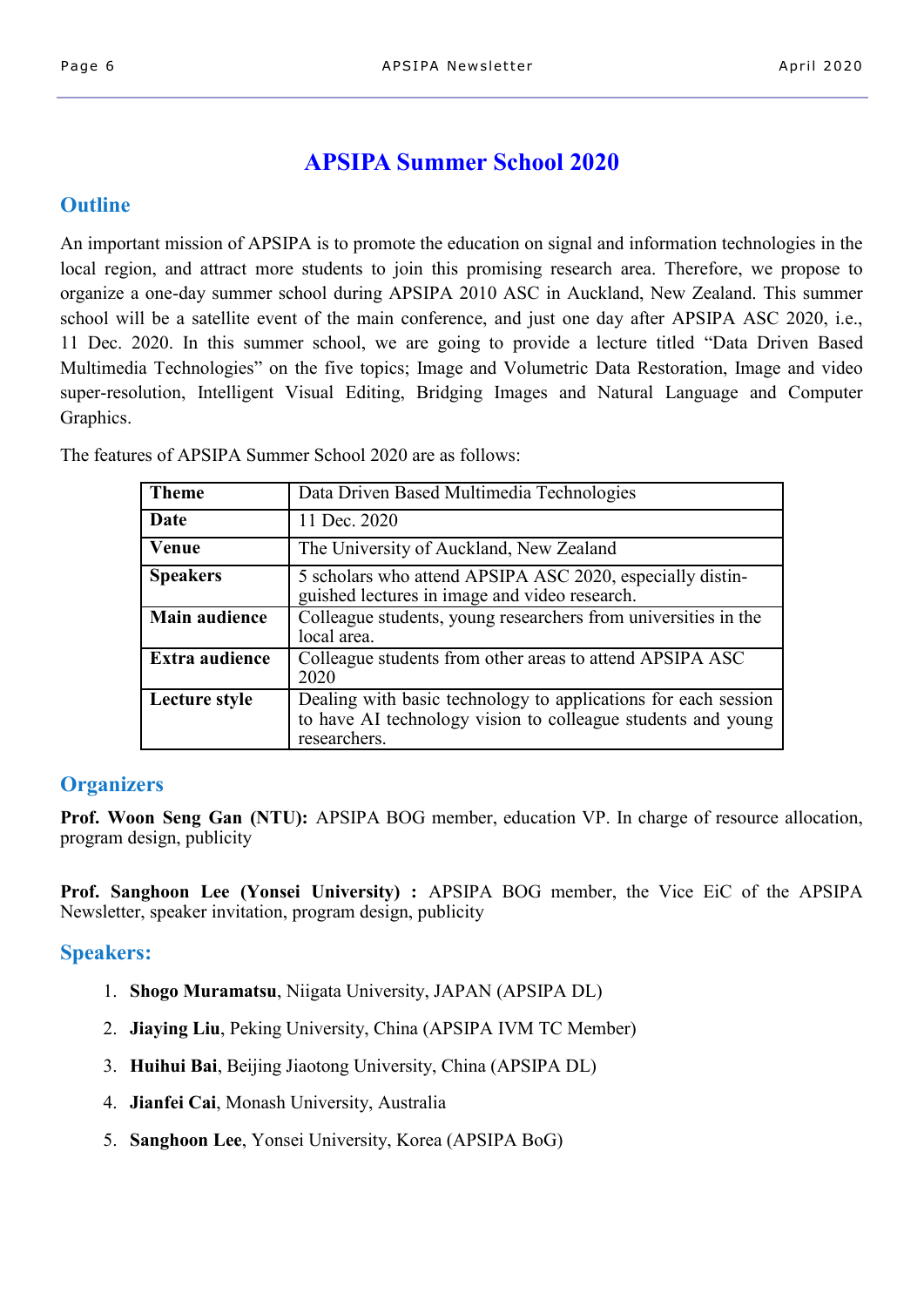|                           | <b>Time</b>      | <b>Action</b>             |  |
|---------------------------|------------------|---------------------------|--|
|                           | $08:30 - 09:00$  | Registration              |  |
| <b>Morning Sessions</b>   | $09:00 - 10:00:$ | Lecture 1                 |  |
|                           | $10:00 - 10:30$  | Coffee break 1            |  |
|                           | 10:30-11:30      | Lecture 2                 |  |
|                           | $11:30 - 12:00$  | <b>Lecture 3-1</b>        |  |
| Lunch time                | $12:00 - 13:30$  | Lunch break               |  |
| <b>Afternoon Sessions</b> | $13:30 - 14:00$  | Lecture 3-2               |  |
|                           | $14:00 - 15:00$  | Lecture 4                 |  |
|                           | $15:00 - 16:00$  | Coffee break 2            |  |
|                           | $16:00 - 17:00$  | Lecture 5                 |  |
|                           | $17:00 - 18:00$  | <b>Overall Discussion</b> |  |
| Evening Event             | $18:00 - 20:00$  | Dinner of speakers        |  |

## **Program**

## **Title and summary:**

### **Lecturer 1: Shogo Muramatsu:**

**Title :** *Sparsity-Aware Image and Volumetric Data Restoration with Convolutional Dictionary Learning* 

**Summary:** In this lecture, sparsity-aware restoration process of images and volumetric data is outlined. First, the purpose and application examples of image and volumetric data restoration are introduced. Then, the relationship between simultaneous equations and signal restoration is illustrated. The following topics are also summarized: Inner products and filtering, linear systems and matrices, filter banks and synthesis dictionaries, sparse modeling and MAP estimation, image generation and prior knowledge. Convolutional dictionary learning is also explained in connection with the design of parametric filter banks. Finally, the nonlinear extension of convolution dictionary is discussed and compared with convolutional neural networks (CNNs).

**Bio:** Shogo Muramatsu received the B.E., M.E. and Ph.D. degrees from Tokyo Metropolitan University, Tokyo, Japan, in 1993, 1995 and 1998, respectively. From 1997 to 1999, he worked at Tokyo Metropolitan University. In 1999, he joined Niigata University, where he is currently a Professor in the Faculty of Engineering. From 2003 to 2004, he was a Visiting Researcher at the University of Florence, Italy. His research interests include multidimensional signal processing, multi-rate systems, image and volumetric data restoration, video analysis, and embedded vision systems. Prof. Muramatsu is a Senior Member of IEEE and IEICE (Institute of Electronics, Information, and Communication Engineers of Japan) and a Member of APSIPA (Asia-Pacific Signal and Information Processing Association) and ITE (Institute of Image Information and Television Engineers of Japan). He served as an Area Editor of IEICE Transactions of Electronics, Communications and Computer Sciences from 2017 to 2019. He is currently an Associate Editor of the IEEE Transactions on Signal Processing and an APSIPA Distinguished Lecturer.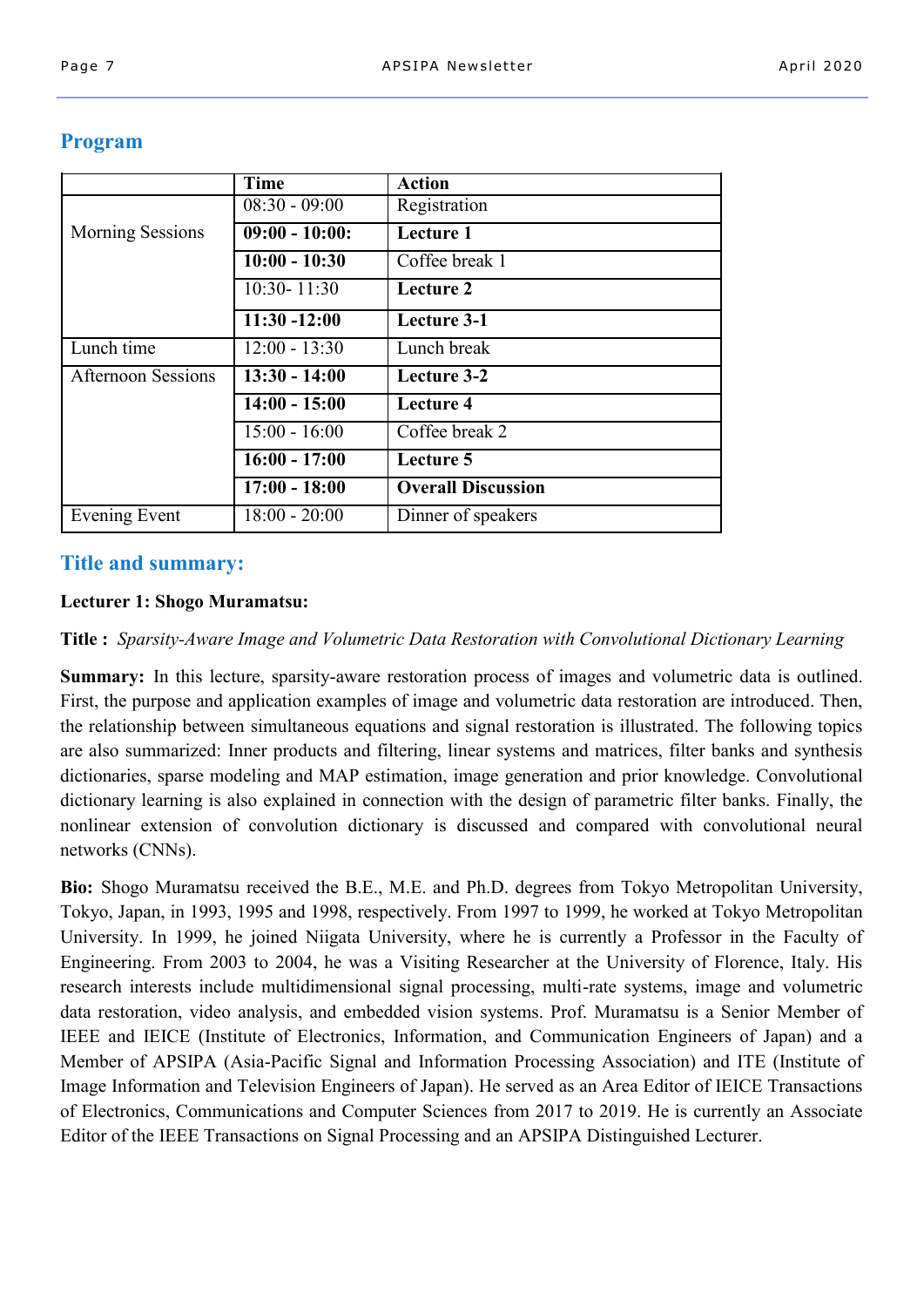#### **Lecturer 2: Huihui Bai**

#### **Title**: *Exploration of image and video super-resolution based on deep learning*

**Summary:** With the development of various image sensors, there is a strong demand for image and video super-resolution, and the performance improvement of traditional super-resolution methods has encountered bottlenecks. In recent years, deep learning has made breakthroughs in the field of computer vision and image processing, which inspired us to explore the technology of image and video super resolution based on deep learning, in order to further improve the quality of reconstruction. In this report, I will focus on the recent research works of our research group on fast and accurate image and video superresolution based on deep learning.

**Bio:** Huihui Bai received her B.S. degree and her Ph.D. degree from Beijing Jiaotong University in 2001 and 2008, respectively. She is currently a professor in Institute of Information Science in Beijing Jiaotong University. Her research interests are image/video processing, image/ video coding and transmission. She has published over 80 journal and conference publications, one U.S. granted patent, one Australian innovation patent, 8 national invention patents. She has hosted many scientific research projects, such as Natural Science Foundation of China, Natural Science Foundation of Beijing and Natural Science Foundation of Jiangsu. Furthermore, she received Beijing science and technology achievement award (first class, second author), Shanxi science and technology achievement award (third class, fourth author) and Shanxi higher education science and technology achievement award (first class, fourth author). Additionally, she was selected as one of Beijing higher education young elite teacher project, star track of MSRA and creative fund from CCF and Tencent.

### **Lecturer 3: Jiaying Liu**

#### **Title :** *Intelligent Visual Editing*

**Summary**: Intelligent image/video editing is a fundamental topic in image processing which has witnessed rapid progress in the last two decades. Due to various degradations in the image and video capturing, transmission and storage, image and video include many undesirable effects, such as low resolution, low light condition, rain streak and rain drop occlusions. The recovery of these degradations is ill-posed. With the wealth of statistic-based methods and learning-based methods, this problem can be unified into the cross-domain transfer, which cover more tasks, such as image stylization. In this talk, I will discuss recent progresses of visual editing. This talk covers both traditional statistics based and deep-learning based methods, and contains both biological-driven model, i.e. Retinex model, and data-driven model.

**Bio**: Jiaying Liu is currently an Associate Professor with the Wangxuan Institute of Computer Technology, Peking University. She received the Ph.D. degree (Hons.) in computer science from Peking University, Beijing China, 2010. She has authored over 100 technical articles in refereed journals and proceedings, and holds 42 granted patents. Her current research interests include multimedia signal processing, compression, and computer vision. Dr. Liu is a Senior Member of IEEE, CSIG and CCF. She was a Visiting Scholar with the University of Southern California, Los Angeles, from 2007 to 2008. She was a Visiting Researcher with the Microsoft Research Asia in 2015 supported by the Star Track Young Faculties Award. She has served as a member of Membership Services Committee in IEEE Signal Processing Society, a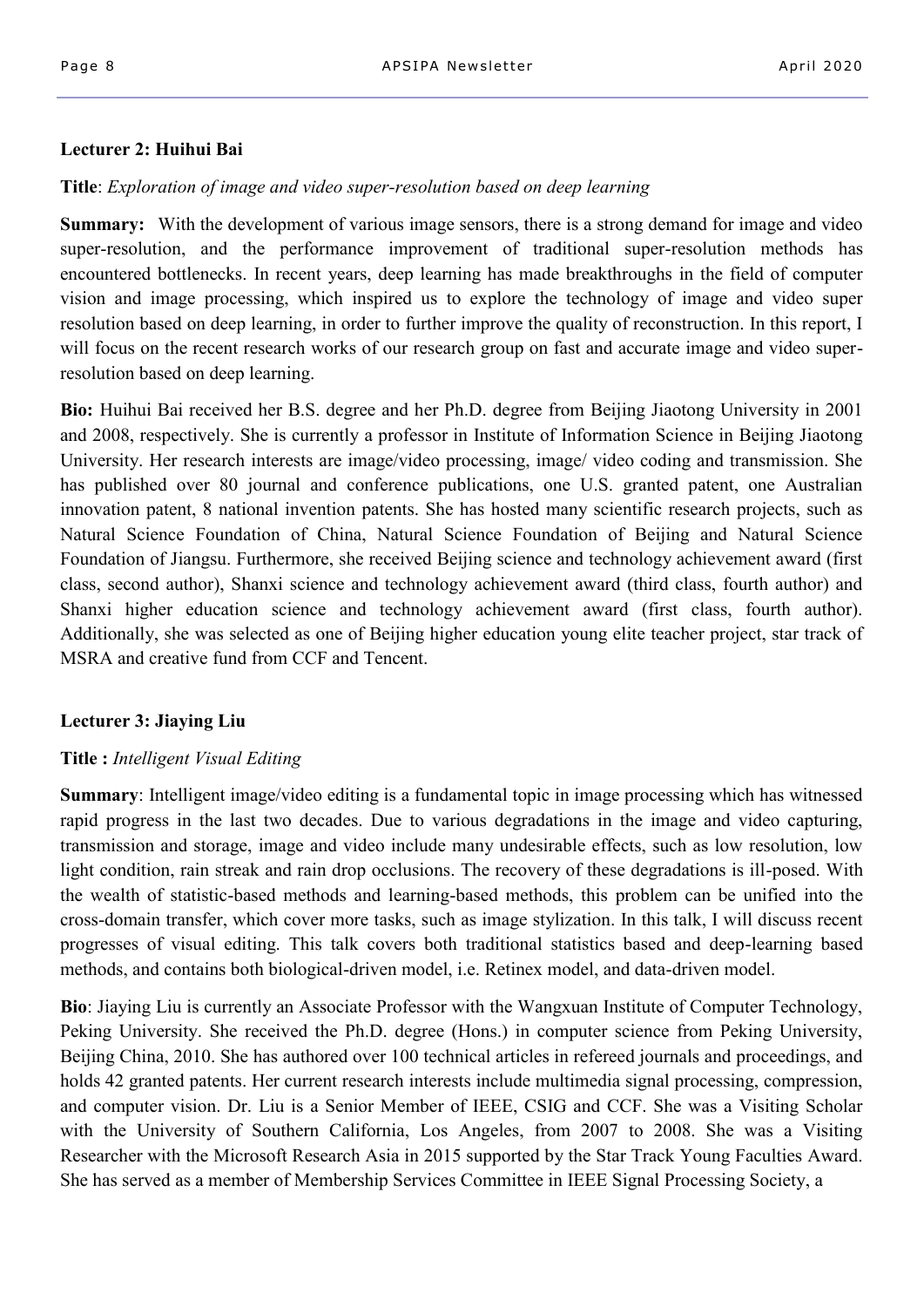member of Multimedia Systems & Applications (MSA) Technical Committee, Visual Signal Processing and Communications (VSPC) Technical Committee in IEEE Circuits and Systems Society, a member of the Image, Video, and Multimedia (IVM) Technical Committee in APSIPA. She has also served as the Associate Editor of IEEE Trans. on Image Processing, and Elsevier JVCI, the Technical Program Chair of IEEE VCIP-2019/ACM ICMR-2021, the Publicity Chair of IEEE ICME-2020/ICIP-2019, and the Area Chair of CVPR-2021/ECCV-2020/ICCV-2019. She was the APSIPA Distinguished Lecturer (2016-2017). In addition, Dr. Liu also devotes herself to teaching. She has run MOOC Programming Courses via Coursera/edX/ChineseMOOCs, which have been enrolled by more than 60 thousand students. She is also the organizer of the first Chinese MOOC Specialization in Computer Science. She is the youngest recipient of Peking University Outstanding Teaching Award.

#### **Lecturer 4: Jianfei Cai**

#### **Title** : *Bridging Images and Natural Language with Deep Learning*

**Summary:** As human beings, we can use our vision capabilities and language to perceive the world around us and to communicate with each other. While it seems to be easy for human beings to accomplish a wide variety of tasks that combine the two modalities, it is quite challenging for machines because it requires the model to understand both images and language, especially how they relate to each other. In this talk, I will discuss a series of our recent works to bridge images and natural language with deep learning, and to reduce the gap between the two modalities, including image captioning, scene graph based image captioning, cross-modal retrieval, etc. I will also touch the future directions along this line.

**Bio**: Jianfei is a Professor at Faculty of IT, Monash University, where he currently serves as the Head for the Data Science & AI Department. Before that, he was a full professor, a cluster deputy director of Data Science & AI Research center (DSAIR), Head of Visual and Interactive Computing Division and Head of Computer Communications Division in Nanyang Technological University (NTU). His major research interests include visual computing, computer vision, and multimedia networking. He has published more than 200 technical papers in international conferences and journals. He is a co-recipient of paper awards in ACCV, ICCM, IEEE ICIP and MMSP. He has served as an Associate Editor for IEEE T-IP, T-MM, T-CSVT and Visual Computer as well as serving as Area Chair for ICCV, ECCV, ACM Multimedia, ICME and ICIP. He was the Chair of IEEE CAS VSPC-TC during 2016-2018. He had also served as the leading TPC Chair for IEEE ICME 2012.

#### **Lecturer 5: Sanghoon Lee**

#### **Title:** *Graphics up to the Face Reconstruction and Beyond*

**Summary**: In this talk, I will introduce the fundamental background of graphics needed to understand advance applications based on rendering, rasterization, texturing, lighting and modeling. From this background, I will extend to the main techniques of face reconstruction and further research topics such as animation. First, I will introduce traditional optimization approaches for reconstructing 3D face from an image. For this optimization, I will introduce several standard objective functions and constraints in terms of reduction of sparse landmark errors, analysis-by-synthesis errors and photometric errors for higher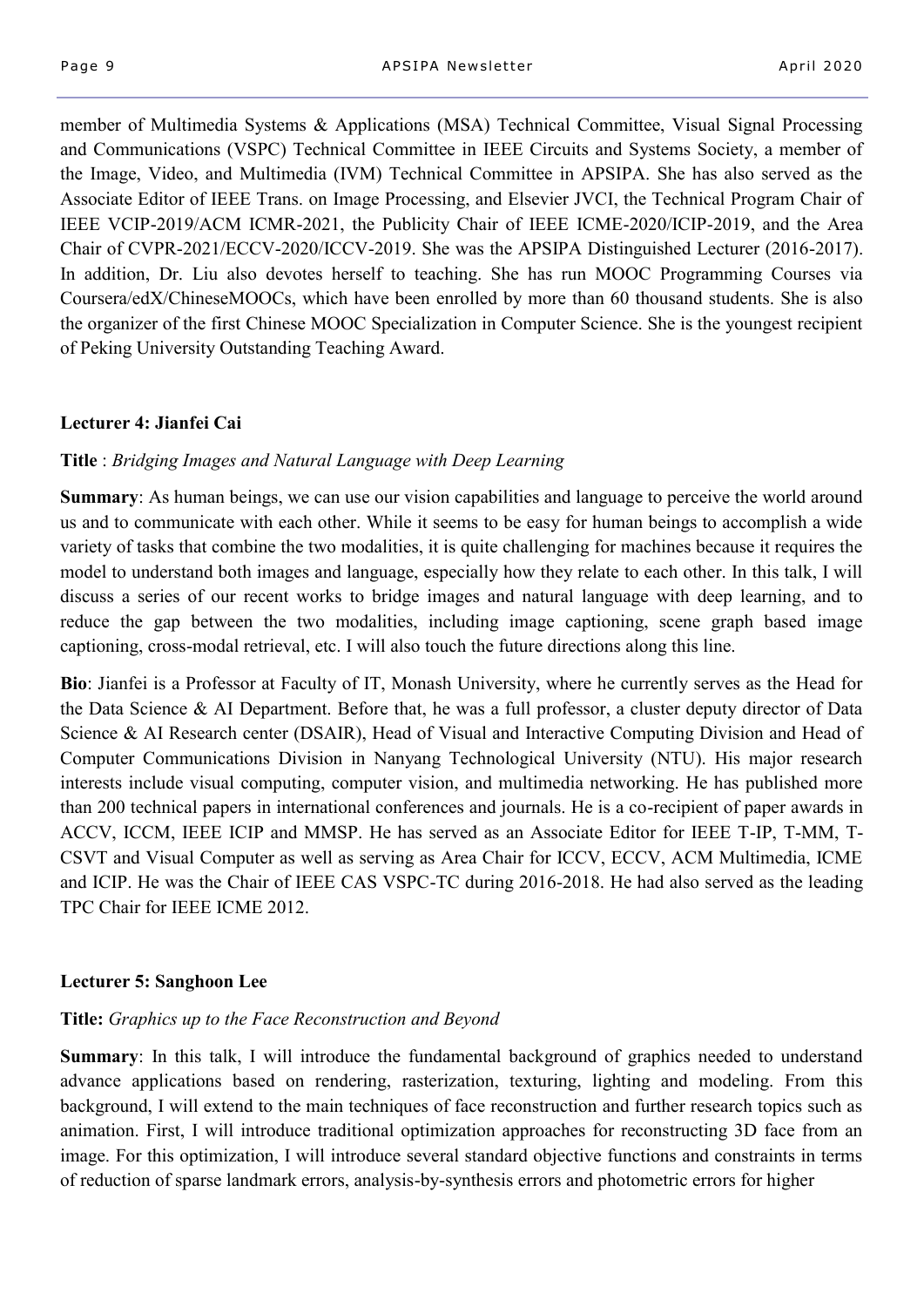visual quality of 3D face via shape from shading. Recently, deep neural networks have been widely used and demonstrated excellent performance over legacy techniques. As an extension of this trend, the recent technologies will be presented on how to apply traditional techniques for the 3D modeling by means of regression of 3D coefficients, generation of dense correspondence map and weakly-/un-supervised training. Finally, the further technology trend will be discussed.

**Bio**: Sanghoon Lee received the B.S. degree from Yonsei University, Seoul, South Korea, in 1989, the M.S. degree from the Korea Advanced Institute of Science and Technology, South Korea, in 1991, and the Ph.D. degree from The University of Texas at Austin, TX, USA, in 2000. From 1991 to 1996, he was with Korea Telecom, South Korea. From 1999 to 2002, he was with Lucent Technologies, NJ, USA. In 2003, he joined the EE Department, Yonsei University, as a Faculty Member, where he is currently a Full Professor. His current research interests include image/video processing, computer vision and graphics. Dr. Lee received the 2015 Yonsei Academic Award from Yonsei University, the 2012 Special Service Award from the IEEE Broadcast Technology Society, and the 2013 Special Service Award from the IEEE Signal Processing Society. He was the General Chair of the 2013 IEEE IVMSP Workshop, and has been served as steering committees for IEEE and APISPA conferences. He has been serving as the Chair of the IEEE P3333.1 Quality Assessment Working Group since 2011. He was the IVM Technical Committee Chair of APSIPA from 2018 to 2019, and is a Board of Governors Member of APSIPA in 2020. He was the IEEE IVMSP Technical Committee from 2014 to 2019, and has been the IEEE MMSP Technical Committee from 2016. He also served as an Editor of the JOURNAL OF COMMUNICATIONS AND NETWORKS from 2009 to 2015 and a special issue Guest Editor of the IEEE TRANSACTIONS ON IMAGE PROCESSING in 2013. He was an Associate Editor of the IEEE TRANSACTIONS ON IMAGE PROCESSING from 2010 to 2014. He served as an Associate Editor from 2014 to 2018, and currently a Senior Area Editor of the IEEE SIGNAL PROCESSING LETTERS.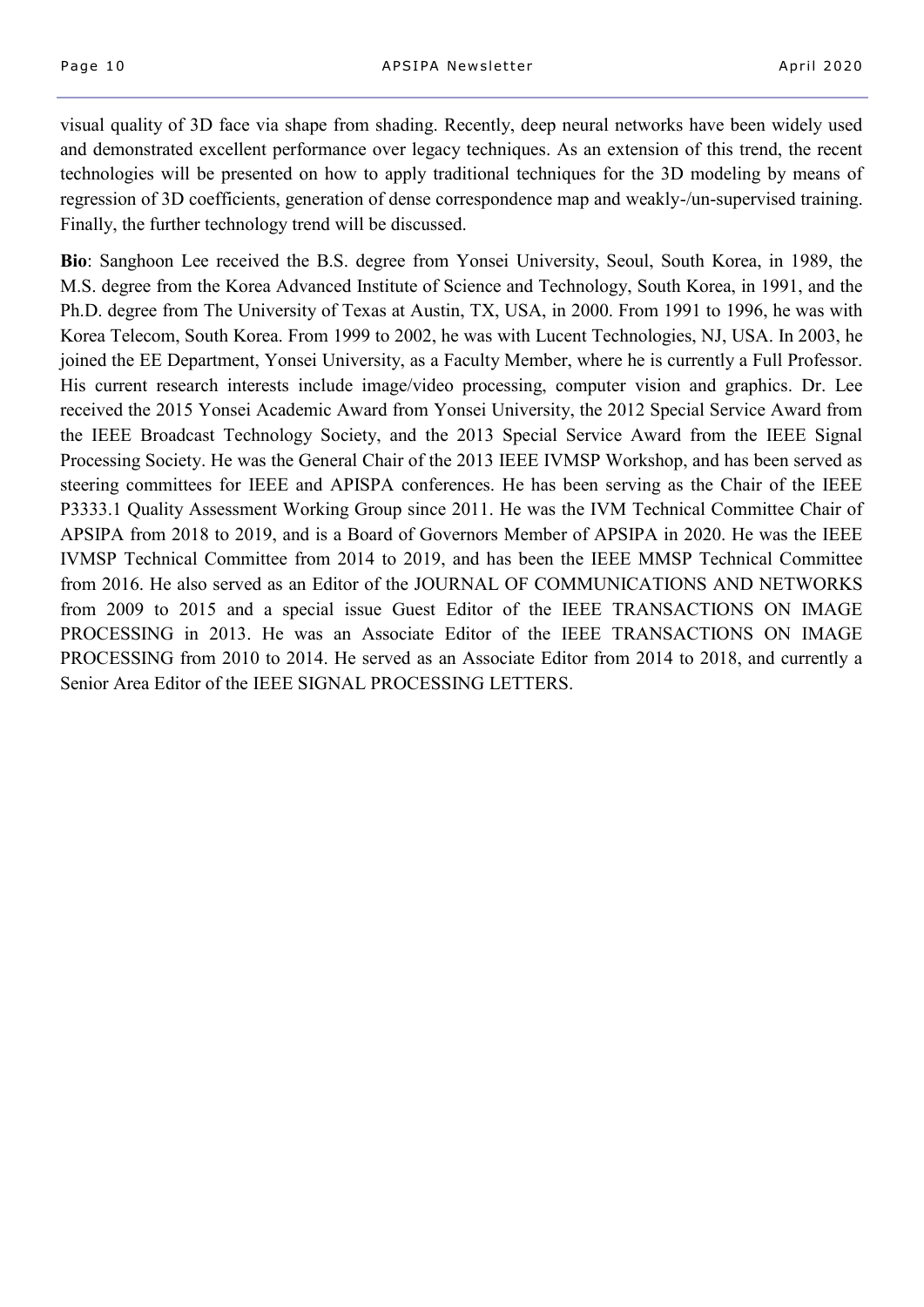# **Latest Articles from APSIPA Transactions on Signal and Information Processing (ATSIP)**

- **An Overview of Coding Tools in AV1: the First Video Codec from the Alliance for Open Media**
	- Yue Chen, Debargha Mukherjee, Jingning Han, Adrian Grange, Yaowu Xu, Sarah Parker, Cheng Chen, Hui Su, Urvang Joshi, Ching-Han Chiang, Yunqing Wang, Paul Wilkins, Jim Bankoski, Luc Trudeau, Nathan Egge, Jean-Marc Valin, Thomas Davies, Steinar Midtskogen, Andrey Norkin, Peter de Rivaz, Zoe Liu
	- DOI: <https://doi.org/10.1017/ATSIP.2020.2>
	- Published online: 24 February 2020, e6
- **Fully-automatic inverse tone mapping algorithm based on dynamic mid-level tone mapping**
	- Gonzalo Luzardo, Jan Aelterman, Hiep Luong, Sven Rousseaux, Daniel Ochoa, Wilfried Philips
	- DOI: <https://doi.org/10.1017/ATSIP.2020.5>
	- Published online: 24 February 2020, e7
- **A two-stage approach for passive sound source localization based on the SRP-PHAT algorithm**
	- M.A. Awad-Alla, Ahmed Hamdy, Farid A. Tolbah, Moatasem A. Shahin, M.A. Abdelaziz
	- $\bullet$  DOI: <https://doi.org/10.1017/ATSIP.2020.6>
	- Published online: 26 February 2020, e8

**Theoretical analysis of skip connections and batch normalization from generalization and optimization perspectives**

- Yasutaka Furusho, Kazushi Ikeda
- DOI: <https://doi.org/10.1017/ATSIP.2020.7>
- Published online:  $27$  February 2020, e9

(continue)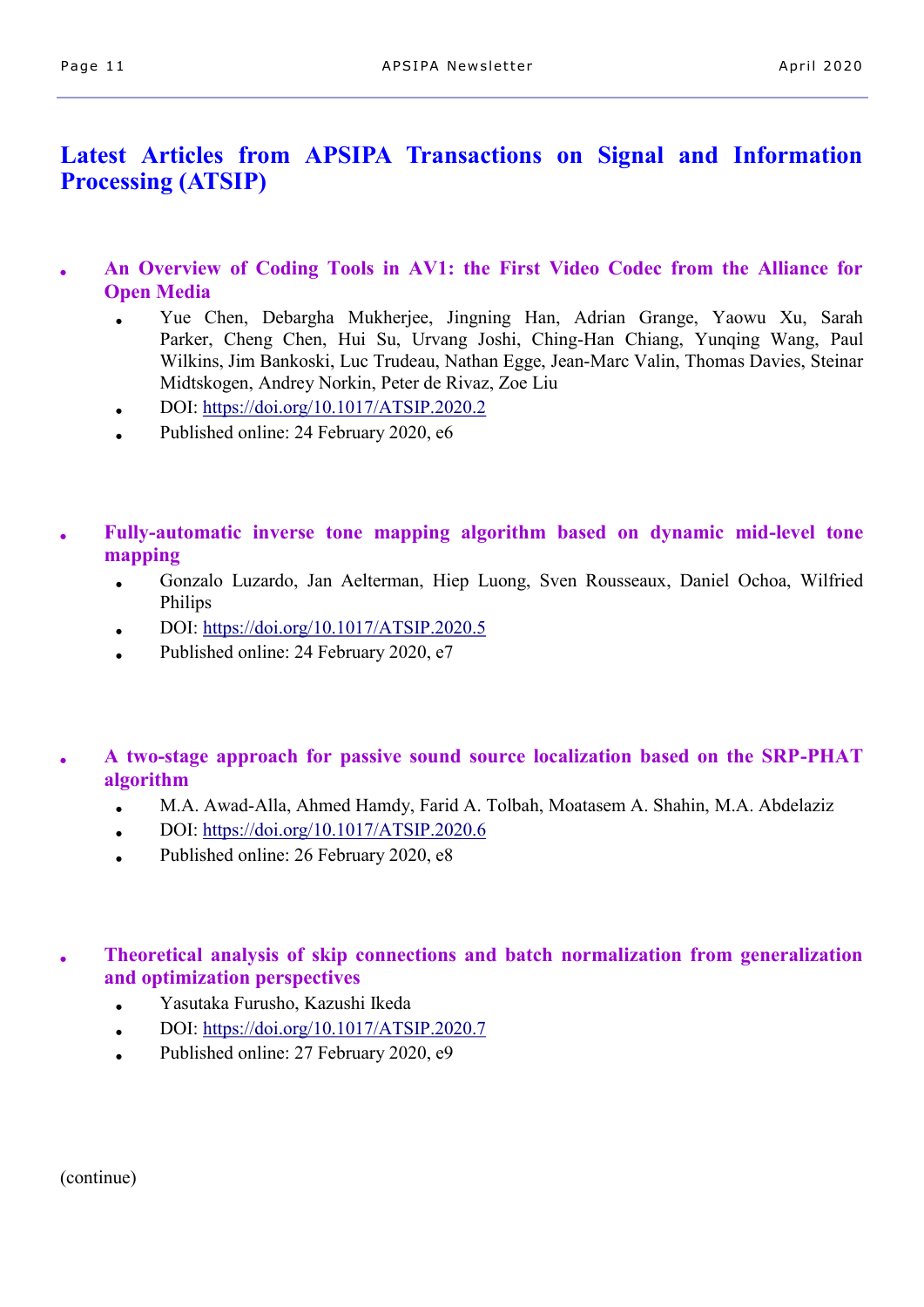● **Multiple feature regularized kernel for hyperspectral imagery classification**

- Xu Yan, Peng Jiangtao, Du Qian
- DOI:  $\frac{https://doi.org/10.1017/ATSIP.2020.8}{https://doi.org/10.1017/ATSIP.2020.8}$
- $\bullet$  Published online: 26 March 2020, e10

● **Vision and language: from visual perception to content creation**

- Tao Mei, Wei Zhang, Ting Yao
- DOI: <https://doi.org/10.1017/ATSIP.2020.10>
- $\bullet$  Published online: 30 March 2020, e11
- **Color-gamut mapping in the non-uniform CIE-1931 space with perceptual hue fidelity constraints for SMPTE ST.2094-40 standard**
	- Chang Su, Li Tao, Yeong Taeg Kim
	- DOI: <https://doi.org/10.1017/ATSIP.2020.11>
	- Published online: 31 March 2020, e12
- **An overview of ongoing point cloud compression standardization activities: video-based (V-PCC) and geometry-based (G-PCC)**
	- D. Graziosi, O. Nakagami, S. Kuma, A. Zaghetto, T. Suzuki, A. Tabatabai
	- DOI: <https://doi.org/10.1017/ATSIP.2020.12>
	- Published online: 03 April 2020, e13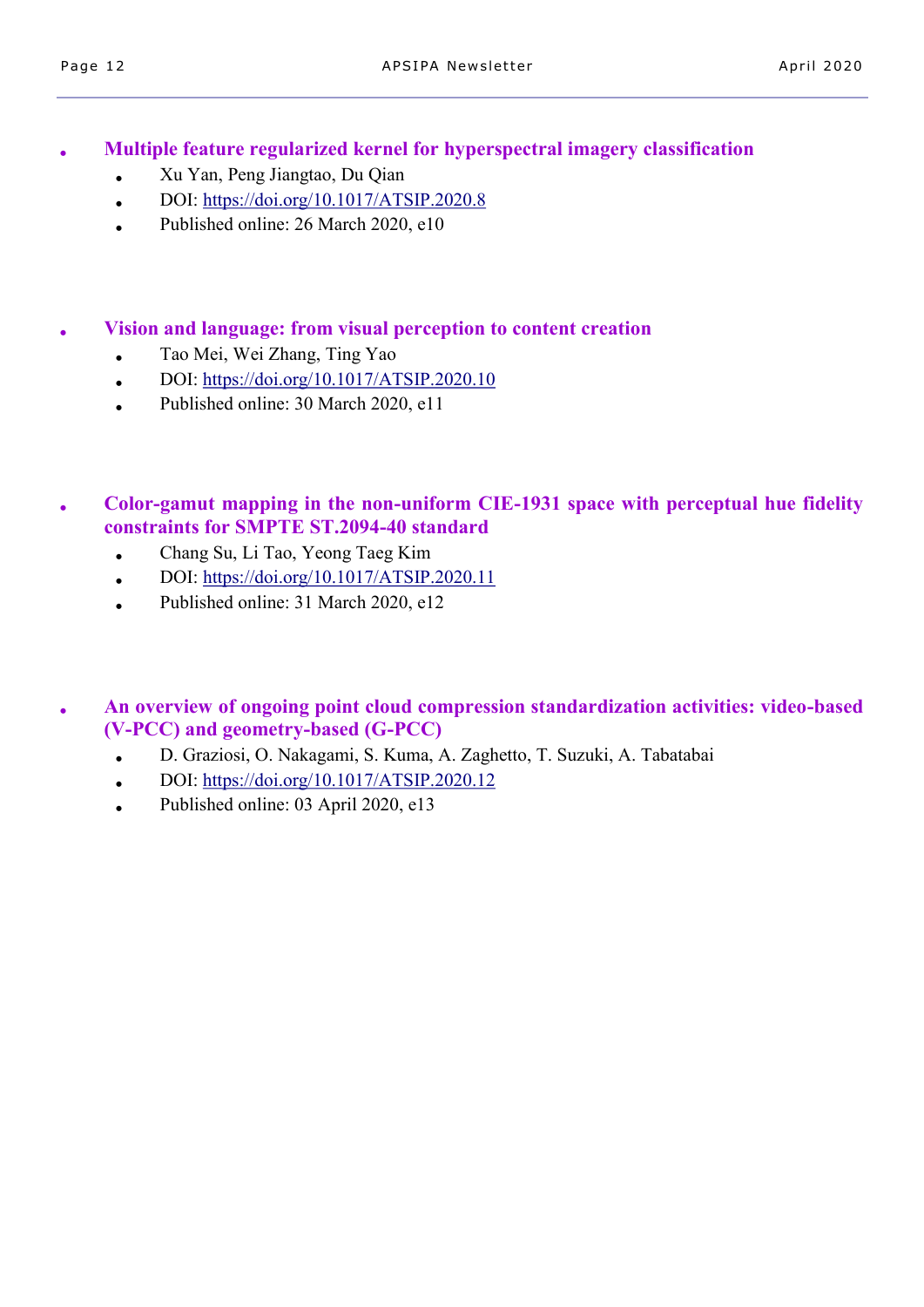# **Most Read Articles from ATSIP**

*[https://www.cambridge.org/core/journals/apsipa](https://www.cambridge.org/core/journals/apsipa-transactions-on-signal-and-information-processing/most-read)-transactions-on-signal-and-information-processing/most[read](https://www.cambridge.org/core/journals/apsipa-transactions-on-signal-and-information-processing/most-read)*

- **An overview of channel coding for 5G NR cellular communications**
	- Jung Hyun Bae, Ahmed Abotabl, Hsien-Ping Lin, Kee-Bong Song, Jungwon Lee
	- $\bullet$  DOI: <https://doi.org/10.1017/ATSIP.2019.10>
	- Published online:  $24$  June  $2019$ , e17
- **A tutorial survey of architectures, algorithms and applications for deep learning**
	- $\bullet$  Li Deng
	- DOI: <https://doi.org/10.1017/atsip.2013.9>
	- Published online: 22 January 2014, e2
- Use cases and challenges in telecom big data analytics
	- $\bullet$  Chung-Min Chen
	- DOI: <https://doi.org/10.1017/ATSIP.2016.20>
	- Published online: 12 December 2016, e19

# **Most Cited Articles from ATSIP for the Last 3 Years**

*[https://www.cambridge.org/core/journals/apsipa](https://www.cambridge.org/core/journals/apsipa-transactions-on-signal-and-information-processing/most-cited)-transactions-on-signal-and-information-processing/most[cited](https://www.cambridge.org/core/journals/apsipa-transactions-on-signal-and-information-processing/most-cited)*

- **Grayscale-based block scrambling image encryption using YCbCr color space for encryption-then-compression systems**
	- Warit Sirichotedumrong, Hitoshi Kiya
	- DOI: <https://doi.org/10.1017/ATSIP.2018.33>
	- Published online: 01 February 2019,  $e7$
- **Select Automatic exposure compensation using an image segmentation method for single-image-based multi-exposure fusion**
	- Yuma Kinoshita, Hitoshi Kiya
	- $\bullet$  DOI: <https://doi.org/10.1017/ATSIP.2018.26>
	- Published online: 02 January 2019, e22
- **Global and local uncertainty principles for signals on graphs**
	- Nathanael Perraudin, Benjamin Ricaud, David I Shuman, Pierre Vandergheynst
	- DOI: <https://doi.org/10.1017/ATSIP.2012.2>
	- Published online: 02 April 2018, e3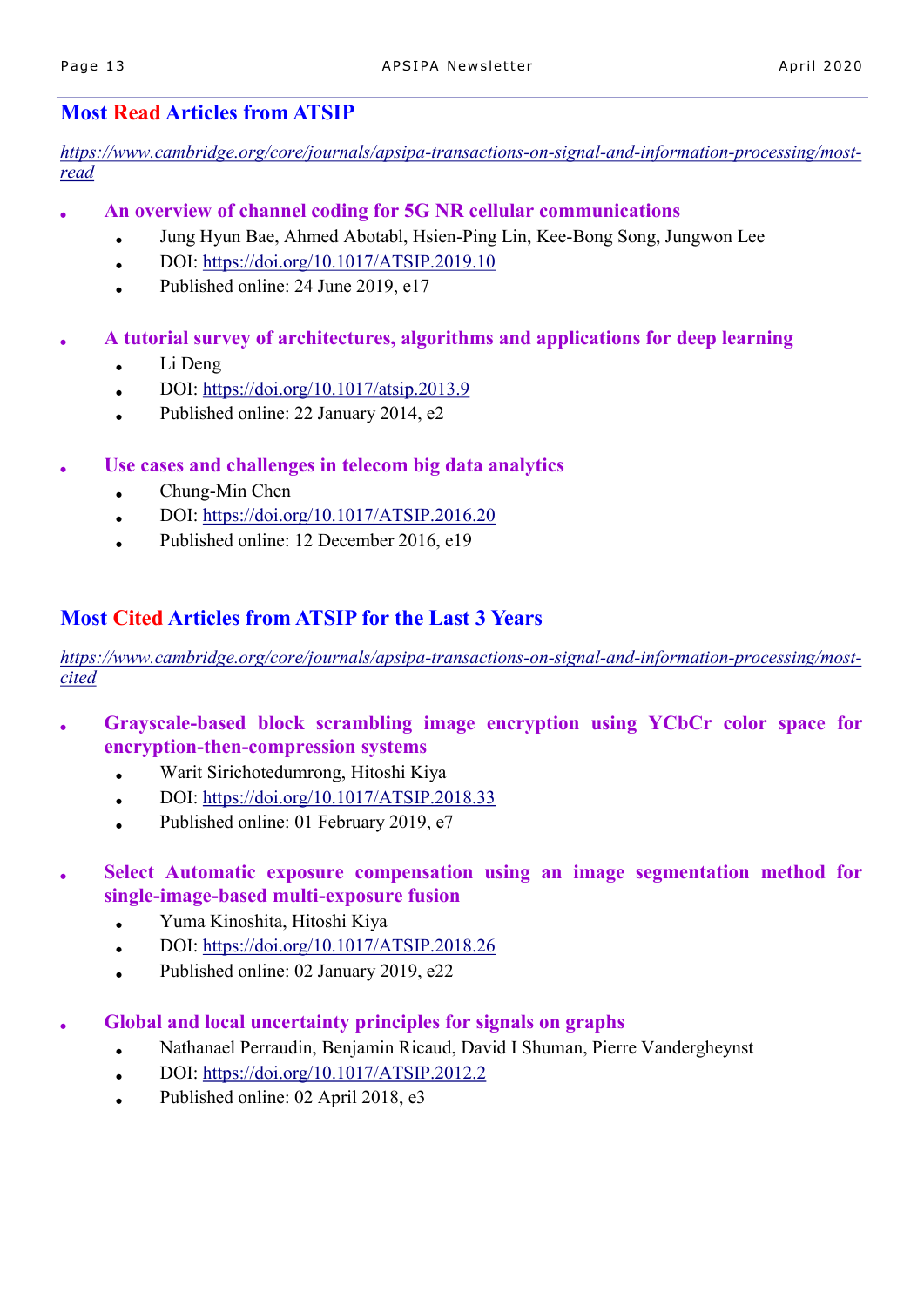# **APSIPA Membership**

## **Membership Benefits:**

- Links to highly qualified people within the organization to develop research, technology, teaching, and career
- Discount fee on APSIPA conferences
- Reduced subscription fee for APSIPA journals
- Access to information about the international activities in signal and information processing such as conferences, continuing education, short courses, seminars, distinguished lecture series, student internships, scholarships, job listings, publication venues, and mentorships

To motivate APSIPA members to participate in APSIPA conferences, the registration for the [11th APSIPA](http://www.apsipa2019.org)  [conference](http://www.apsipa2019.org) implies an automatic renewal of APSIPA membership up to the end of December 2020.

You may join as:

- Student Membership: Student members are those who are enrolled full time in universities, institutes, or any accredited degree
- Full Membership: Full members are individuals interested in being part of the APSIPA mission to excel signal and information processing field. They are eligible to vote, hold positions in APSIPA association, and contribute to serve as editorial board and program committee members in APSIPA journals and conferences
- **Life Membership**: Full members may choose to subscribe as life members pending on paying the discount fee of life membership. Early-bird registration fee is available for life members at all times when registering for APSIPA ASC

| Type of membership | Fees in US\$        | Fees in HK\$         |
|--------------------|---------------------|----------------------|
| Student Membership | 10 (per annual)     | 78 (per annual)      |
| Full Membership    | 30 (per annual)     | 234 (per annual)     |
| Life Membership    | 300 (a one-off fee) | 2340 (a one-off fee) |

# **Act Today! Join us at: http://www.apsipa.org/reg.asp**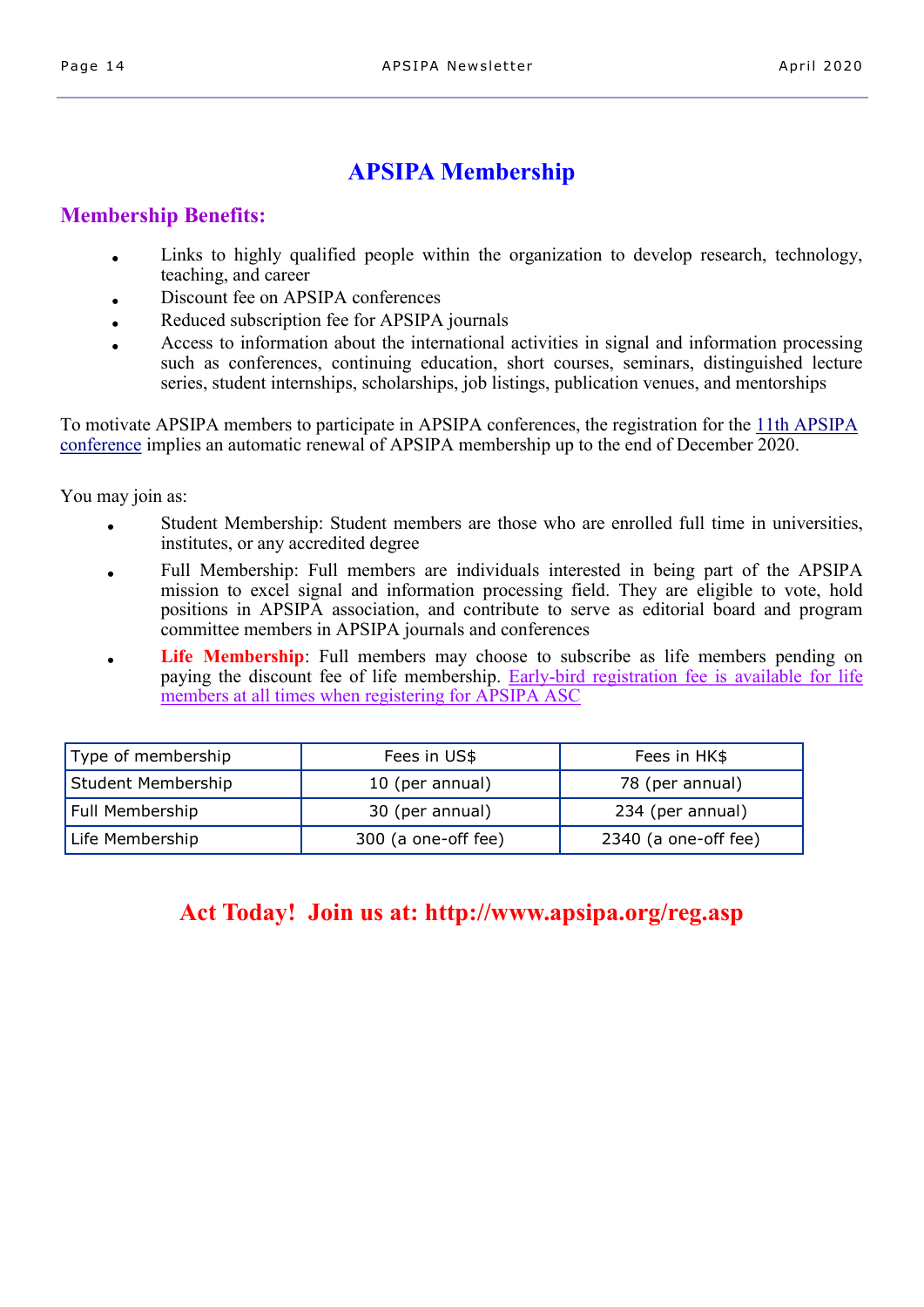# **Local Chapters**

## **Call for Establishing APSIPA Local Chapters**

APSIPA starts Local Chapter system from the beginning of 2020. If you are interested in establishing a local chapter in your region, please see the guideline and submit the application form to APSIPA Head quarter and VP Membership Relations and Development.Membership Benefits:

## **APSIPA Local Chapters**

APSIPA spans more than 20 countries in Asia-Pacific region, but local Chapters serve APSIPA members by holding meetings at the local level. If you're interested in connecting with professionals, academics and students in your region, getting involved locally provides exciting opportunities for networking, research, and project collaboration with others.

Chapters are constituted by a minimum of ten active members, and are established by application to APSIPA.

APSIPA offers unique benefits to individual groups, including industry, students and young professionals, and women in APSIPA, and numerous specialized events throughout the year.

For more details, please see the guideline of APSIPA Local Chapters. If you want to establish a local chapter in your region, please fulfill the application form and submit it to APSIPA Headquarter and VP Membership Relations and Development.

[APSIPA Chapter Operation Manual](http://www.apsipa.org/doc/Chapter%20Operation%20Manual%20ver2.pdf)

[APSIPA Chapter Application Form](http://www.apsipa.org/doc/APSIPA%20Chapter%20Application%20Form.doc)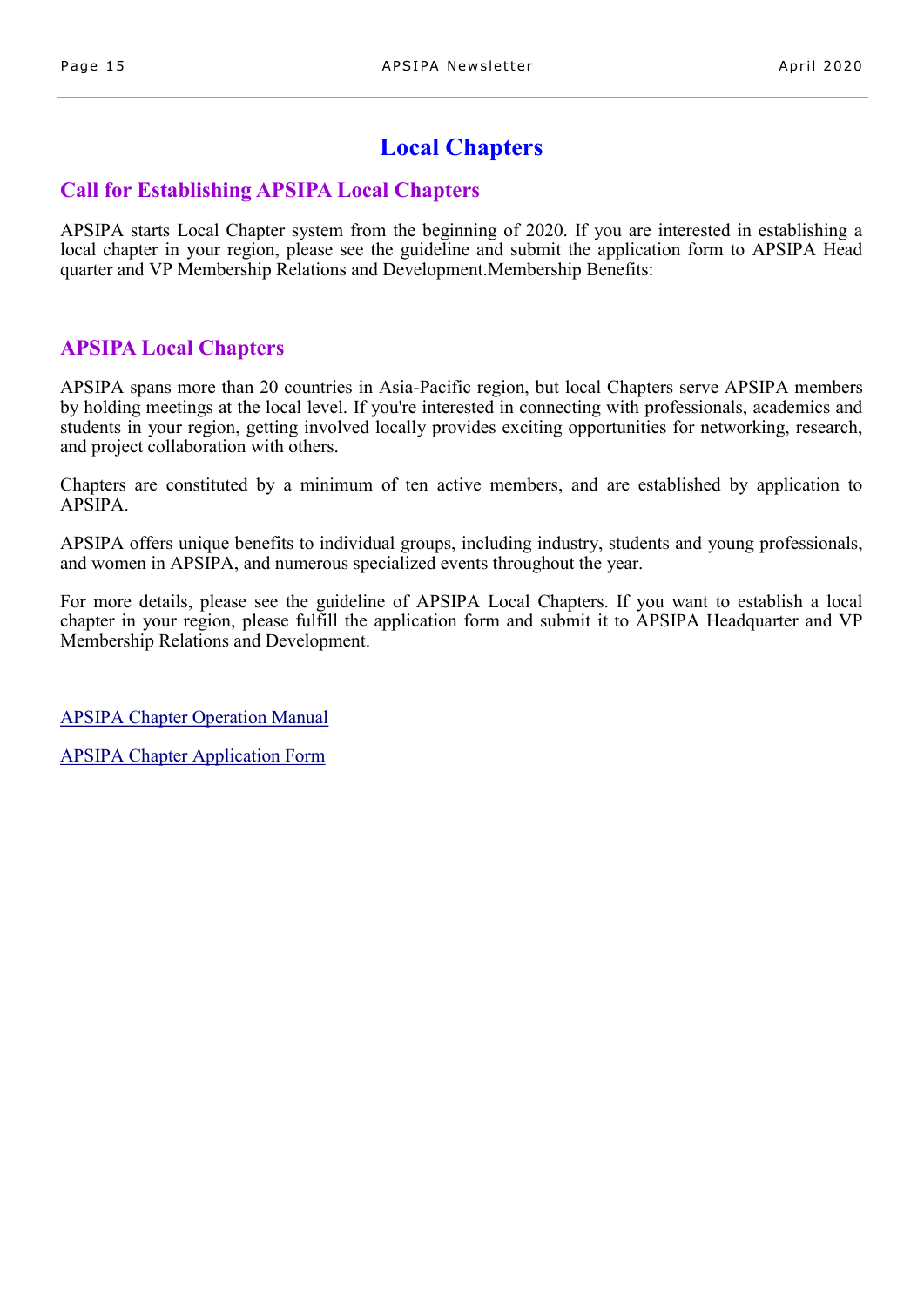# 12<sup>th</sup> Asia Pacific Signal and Information **Processing Association Annual Summit** and Conference (APSIPA ASC)



DECEMBER 7-10, 2020, AUCKLAND, NEW ZEALAND WWW.APSIPA2020.ORG

#### **Timeline/Important Dates**



#### **Empowering societies with new generation AI & deep** machine Learning

APSIPA ASC 2020 (www.apsipa2020.org) is the 12<sup>th</sup> annual conference organised by Asia-Pacific Signal and Information Processing Association (APSIPA), which will be held on December 7 - 10, 2020, Auckland, New Zealand. Founded in 2009, APSIPA organisation (www.apsipa. org) aims to promote research and education in signal processing, information technology, and communications. The annual conferences have been held previously in Lanzhou, China (2019), Hawaii, USA (2018), Kuala Lumpur, Malaysia (2017), Jeju, Korea (2016), Hong Kong, China(2015), Siem Reap, Cambodia (2014), Kaohsiung, China (2013), Los Angeles, USA (2012), Xi'an, China (2011), Singapore (2010), and Sapporo, Japan (2009). APSIPA is interested in all aspects of signal and information processing theories, algorithms, securities, implementations, and applications. Call for Special Sessions - APSIPA ASC 2020 program augments the main program with selected special sessions. Please refer to the conference web page for information about the proposals and submissions of the special sessions. Call for Tutorials - Organising tutorials at APSIPA ASC 2020 is one of APSIPA organisation strategies to proliferate and ease learning in core subjects and new topics in evolving research branches. Therefore, the tutorials should be addressed to attract a wide audience. Applicants interested in presenting tutorials may discuss their proposals with one of the tutorial chairs for more information. Call for Exhibitors and Sponsors - APSIPA ASC 2020 organisers encourage exhibitors, publishers, and companies to showcase their products during the conference period. Please refer to the conference web page for full information. All accepted papers are expected to be included in IEEE Xplore and indexed by EI, like all previous years.

#### The technical program includes, but not limited to, the following areas

- Signal Processing Systems: Design and Implementation
- Signal and Information Processing Theory and Methods
- Speech, Language, and Audio
- Biomedical Signal Processing and Systems
- Image, Video, and Multimedia
- Multimedia Security and Forensics
- Wireless Communications and Networking
- Signal and Information Processing in Education
- Medical Signal Acquisition, Analysis and Processing
- Internet of Things Technology
- Data Analytics and Machine Learning
- Deep Learning: Algorithms, Implementations, and applications
- Human Biometrics and Security Systems
- Renewable Energy, Sustainability and the Environment
- Al and Smart Grids
- AI and Power Systems
- Wireless Power Transfer
- Autonomous Intelligent Self-Driving Cars
- **Smart Materials and Sensors**
- Signals and Control Systems

#### **Organising Committee**

Honorary Chairs: Sadaoki Furui, K.J. Ray Liu, Haizhou Li, Wan-Chi Siu, Hitoshi Kiya, Antony Kuh General Chairs: Waleed Abdulla, C.-C. Jay Kuo, Tatsuya Kawahara, Sing Kiong Nguang TPC Chairs: Nam Ik Cho, Jiwu Huang, Koichi Shinoda, Yoshinobu Kajikawa TPC Co-Chairs: Mingyi He, Dong Wang, Supavadee Aramvith, Isao Echizen, Shinsuke Ibi, Zhiyi Yu, Kazushi Ikeda Plenary Chairs: Min Wu, Woon Seng Gan, Antonio Ortega Tutorial Chair: Eliathamby Ambikairajah Tutorial Co-Chair: Vidhyasaharan Sethu Overview Session Chairs: Chung-Hsien Wu, Kai-Kuang Ma Industrial Forum Chair: Xun Xu Special Sessions Chairs: Wen-Huang Cheng, Jiaying Liu, Chang-Su Kim Sponsor Chairs: Thomas Fang Zheng, Yun Sing Koh, Lei Xie, Nitish Patel Finance Chairs: Nirmal Nair, Kenneth Lam Registration Chairs: Bonnie N.F. Law, Iman T. Ardekani Publication Chair: Sanghoon Lee Web Chair Je-Won Kang Publicity Co-Chairs: Yo-Sung Ho, Hiroshi Saruwatari, Ming-Ting Sun, Roberto Togneri, Changchun Bao, Martin Drahanský Local Management Committee: Akshya Swain (Chair), William Lee, Yuqian Lu, Ho Seok AHN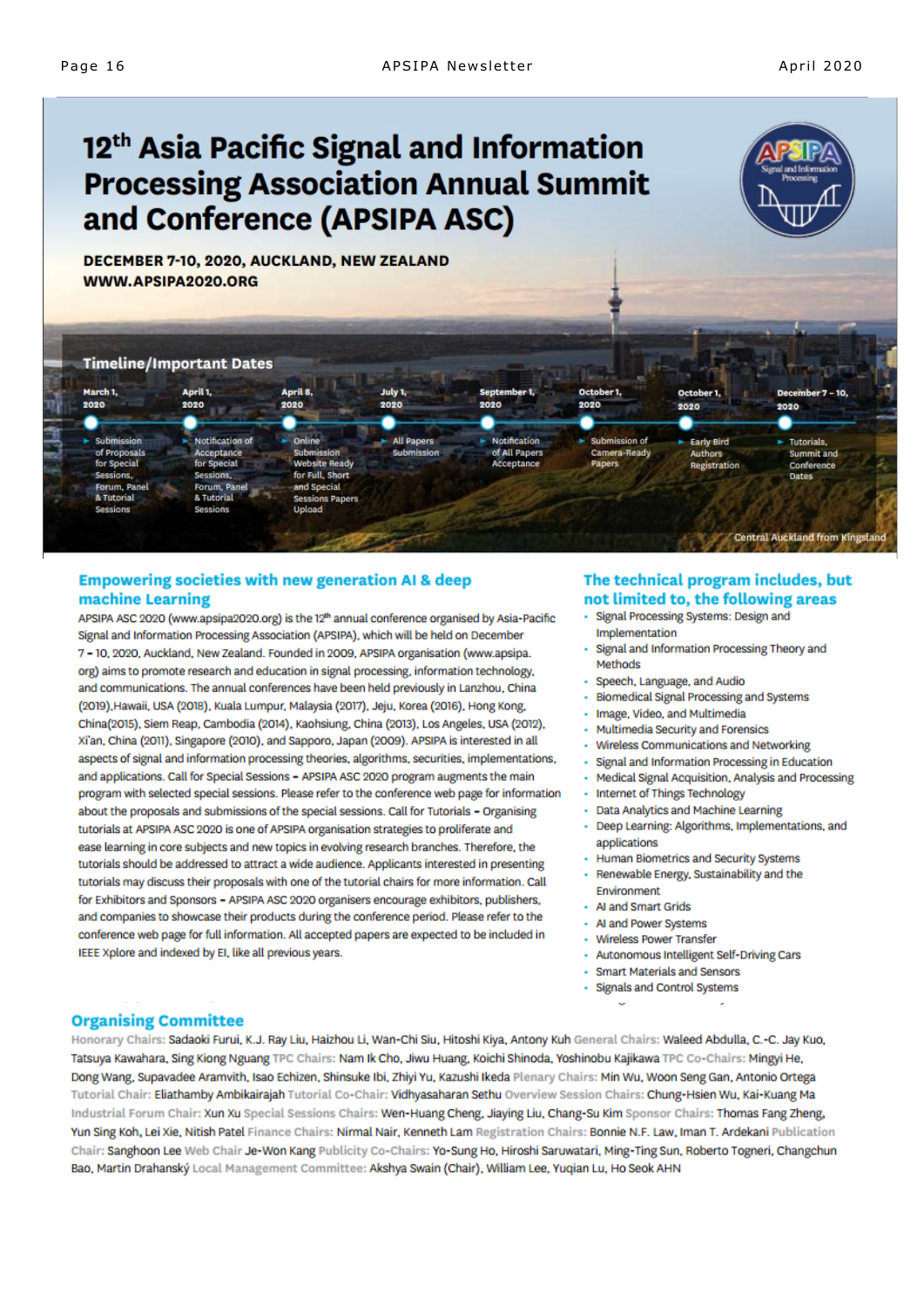# **Summary of Links**

- APSIPA ASC 2020: <http://www.apsipa2020.org/>
- APSIPA Transaction on Signal and Information Processing:<http://journals.cambridge.org/sip>
- Paper Submission to APSIPA Transaction on Signal and Information Processing: <http://mc.manuscriptcentral.com/apsipa>
- APSIPA Industrial Activities:<http://www.apsipa.org/industrial.htm>
- APSIPA Friend's Lab: <http://www.apsipa.org/friendlab/FriendLabs.htm>
- APSIPA Membership Registration/Renewal: <http://www.apsipa.org/reg.asp>
- APSIPA Magazine: [http://www.apsipa.org/doc/magazine/apsipa\\_magazine2018.pdf](http://www.apsipa.org/doc/magazine/apsipa_magazine2018.pdf)
- APSIPA Photo Gallery: <http://www.apsipa.org/photo/photo.htm>